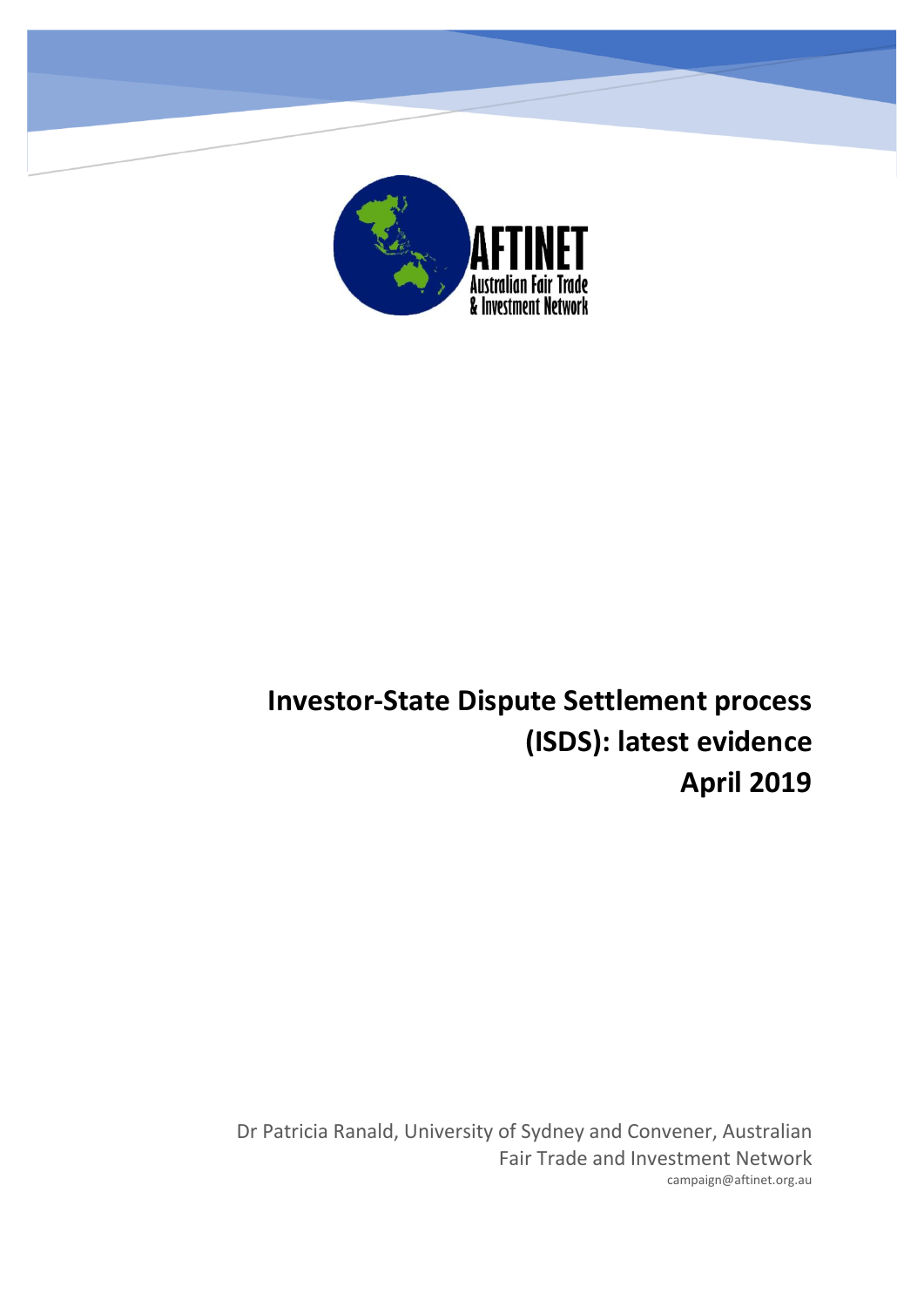## **Contents**

| Recent ISDS cases on medicines, environment, carbon emissions reduction, Indigenous land rights,  |  |
|---------------------------------------------------------------------------------------------------|--|
|                                                                                                   |  |
| Critics of ISDS range across the political spectrum and across economic and legal institutions  4 |  |
|                                                                                                   |  |
|                                                                                                   |  |
|                                                                                                   |  |
|                                                                                                   |  |
|                                                                                                   |  |
|                                                                                                   |  |
|                                                                                                   |  |
|                                                                                                   |  |
| Ongoing reviews conducted by ISDS institutions reflect community concerns about ISDS7             |  |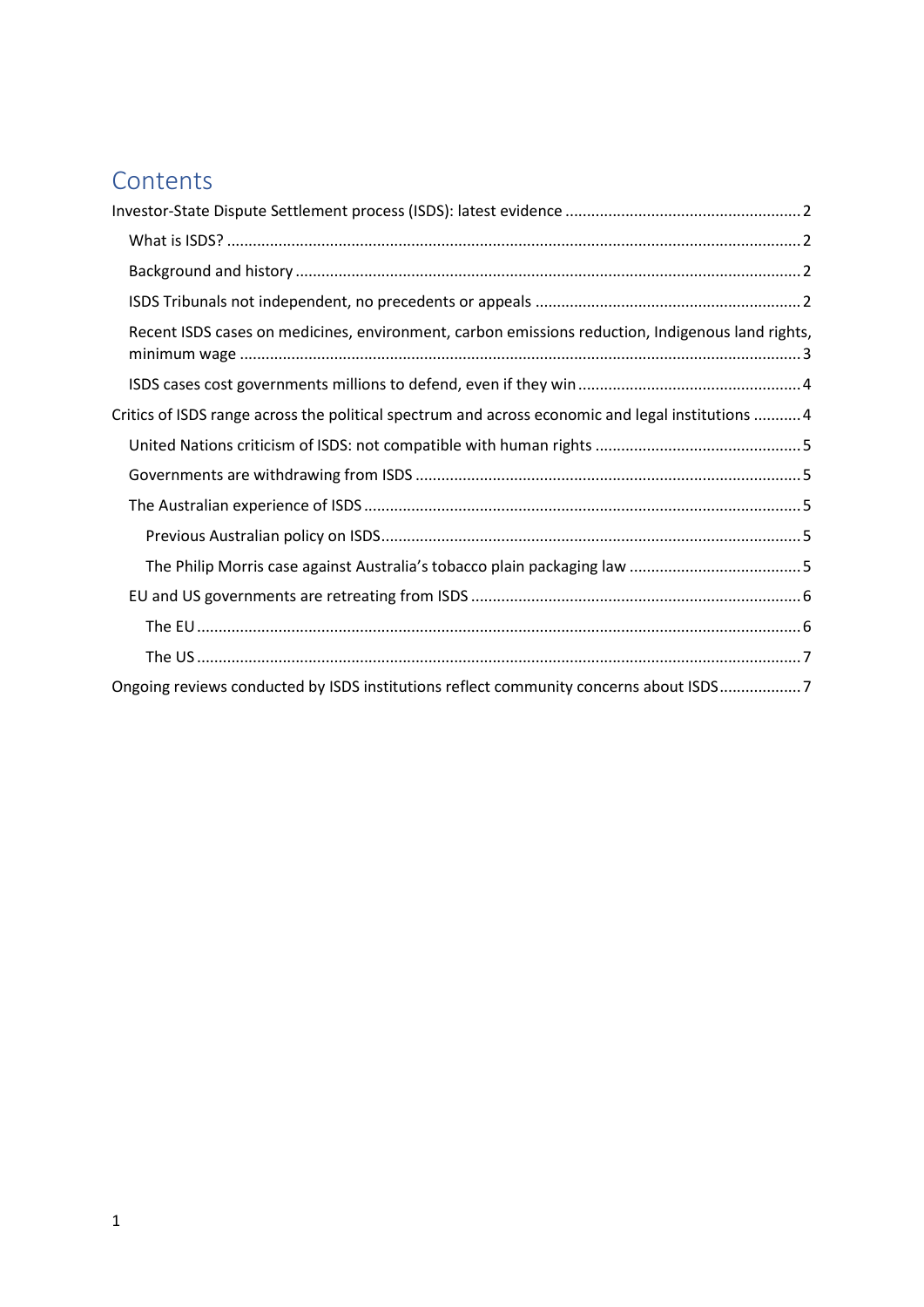## <span id="page-2-0"></span>Investor-State Dispute Settlement process (ISDS): latest evidence

In recent years, number of ISDS cases has increased t[o 942 reported](https://investmentpolicyhub.unctad.org/ISDS) cases in 2018 and more evidence has come to light about the flaws in the ISDS system. The critical debate has affected all sides of politics, more governments are withdrawing from ISDS arrangements, and the EU and the US are now negotiating agreements without ISDS.

### <span id="page-2-1"></span>What is ISDS?

All trade agreements have government-to-government dispute processes to deal with situations in which one government alleges that another government is taking actions which are contrary to the rules of the agreement. ISDS gives additional legal rights to a single foreign investor (rights not available to local investors) to sue governments for damages in an international tribunal if they can claim that a change in national law or policy will harm their investment. Because ISDS cases are very costly, they are mostly used by large global companies that already have enormous market power, including tobacco, pharmaceutical, agribusiness, mining and energy companies.

### <span id="page-2-2"></span>Background and history

ISDS originated in the post-World War Two decolonisation period and was originally designed to compensate for nationalisation or expropriation of actual property, through bilateral investment treaties between industrialised and developing countries.

But over the last half century, the ISDS system has developed concepts like "indirect" expropriation, "minimum standard of treatment" and "legitimate expectations" which do not involve taking of property and do not exist in most national legal systems. These concepts enable foreign investors to sue governments for millions and even billions of dollars of compensation if they can argue that a change in domestic law or policy has reduced the value of their investment, and/or that they were not consulted fairly about the change, and/or that it did not meet their expectations of the regulatory environment at the time of their investment.

The World Trade Organisation does not recognise or include ISDS in its trade agreements, and it has only become a feature of other regional and bilateral trade agreements since the North American Free Trade Agreement in 1994.

There have been increasing numbers of cases against health, environment other public interest laws and policies.

### <span id="page-2-3"></span>ISDS Tribunals not independent, no precedents or appeals

Many experts including Australia's former [High Court Chief Justice French](http://www.hcourt.gov.au/assets/publications/speeches/current-justices/frenchcj/frenchcj09jul14.pdf) an[d investment law experts](http://www.curtis.com/siteFiles/Publications/8TH%20Annual%20Juris%20Investment%20Treaty%20Arbitration%20Conf.%20-%20March%2028%202014.pdf) have noted that ISDS tribunals are not independent or impartial and lack the basic standards of national legal systems. ISDS has no independent judiciary. Tribunals are organised by one of two institutions, the United Nations Commission on International Trade Law (UNCITRAL) and the World Bank International Centre for Settlement of Investment Disputes (ICSID). Tribunals for each case are chosen by investors and governments from a pool of investment lawyers who can continue to practice as advocates, sitting on a tribunal one month and practising as an advocate the next. In Australia, and most national legal systems, judges cannot continue to be practising lawyers because of obvious conflicts of interest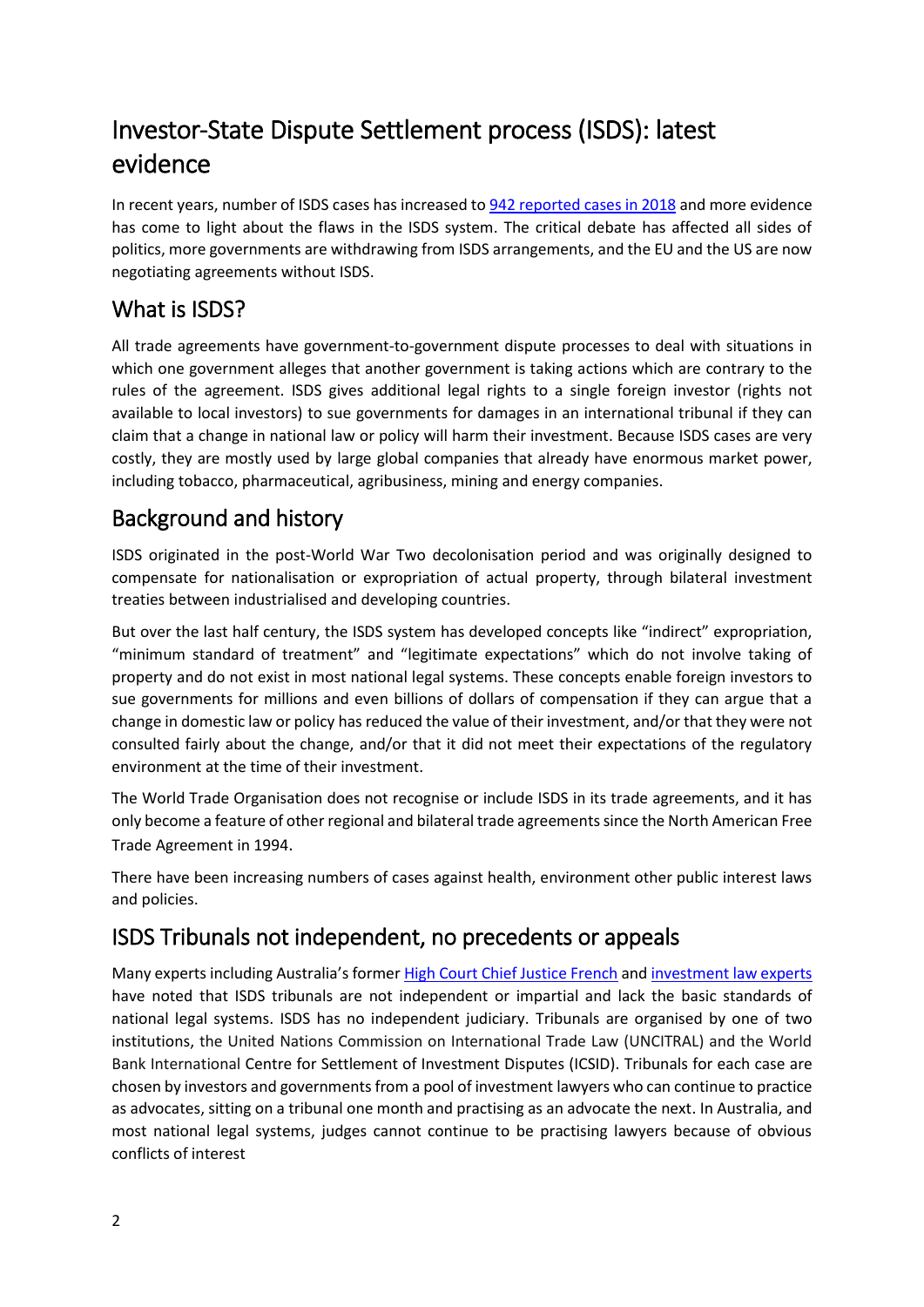ISDS has no system of precedents or appeals, so the decisions of arbitrators are final and can be inconsistent. In Australia, and most national legal systems, there is a system of precedents which judges must consider, and appeal mechanisms to ensure consistency of decisions.

Leading international investment law expert and practitioner George Kahale has recently criticized ISDS in an April 2018 [lecture](https://www.bilaterals.org/IMG/pdf/isds-the_wild,_wild_west_of_international_law_and_arbitration.pdf) at the Brooklyn Law School titled **"The wild, wild west of international arbitration law".**

Kahale uses examples from his own experience representing governments in ISDS cases to argue that the ISDS system based on commercial arbitration principles is not fit to arbitrate cases in which international companies seek compensation from governments for changes in health, environment or other public interest laws.

Kahale says, "It's one thing to have party-appointed arbitrators negotiate a decision to settle a commercial dispute having no particular significance beyond the case at hand ... it is quite another to decide fundamental issues of international law and policy that affect an entire society" (Kahale 2018: 7).

Adding "there really are no hard and fast rules" in ISDS, he cites examples of claims of billions of dollars based on false documents, methodologies for calculations of future corporate income which are unacceptable in World Bank accounting practice, and similar claims before different tribunals resulting in inconsistent decisions (Kahale 2018: 14).

He notes the growth of third-party funding of ISDS cases, in which speculative investors fund cases in return for a share of the claimed compensation, and argues they fuel the growth of "surrealistic" claims and are "more about making money than obtaining justice" (Kahale 2018:17).

### <span id="page-3-0"></span>Recent ISDS cases on medicines, environment, carbon emissions reduction, Indigenous land rights, minimum wage

The most comprehensive figures on known cases, compiled by the United Nations Conference on Trade and Development, show that there has been an explosion of known ISDS cases in the last 20 years, from less than 10 in 1994 to 300 in 2007 to  $\frac{942}{10}$  2018. Most cases are won by investors or settled with concessions from governments.

There are growing numbers of cases against health, environment (including laws to address climate change), Indigenous land rights and other public interest laws. Recent cases include the following:

- The US [Philip Morris tobacco company](https://theconversation.com/when-even-winning-is-losing-the-surprising-cost-of-defeating-philip-morris-over-plain-packaging-114279) shifted assets to Hong Kong and used ISDS in a Hong Kong investment agreement to claim billions in compensation for Australia's plain packaging law. It took over 4 years and \$24 million in legal costs for the tribunal to decide that Philip Morris was not a Hong Kong company, and the case was an abuse of process, and the government only recovered half the costs. See more on p.5.
- US Pharmaceutical company Eli Lilley used the ISDS provisions of NAFTA to claim [compensation](https://papers.ssrn.com/sol3/papers.cfm?abstract_id=3012538) for a Supreme Court decision that found a medicine was not sufficiently different from existing medicines to deserve a patent, which gives monopoly rights for at least 20 years. Canada has a higher standard of patentability than the US and some other countries. The Canadian government won the case after six years and \$15 million in costs, but the tribunal decision was ambiguous on some key points about Canada's right to have distinctive patent laws.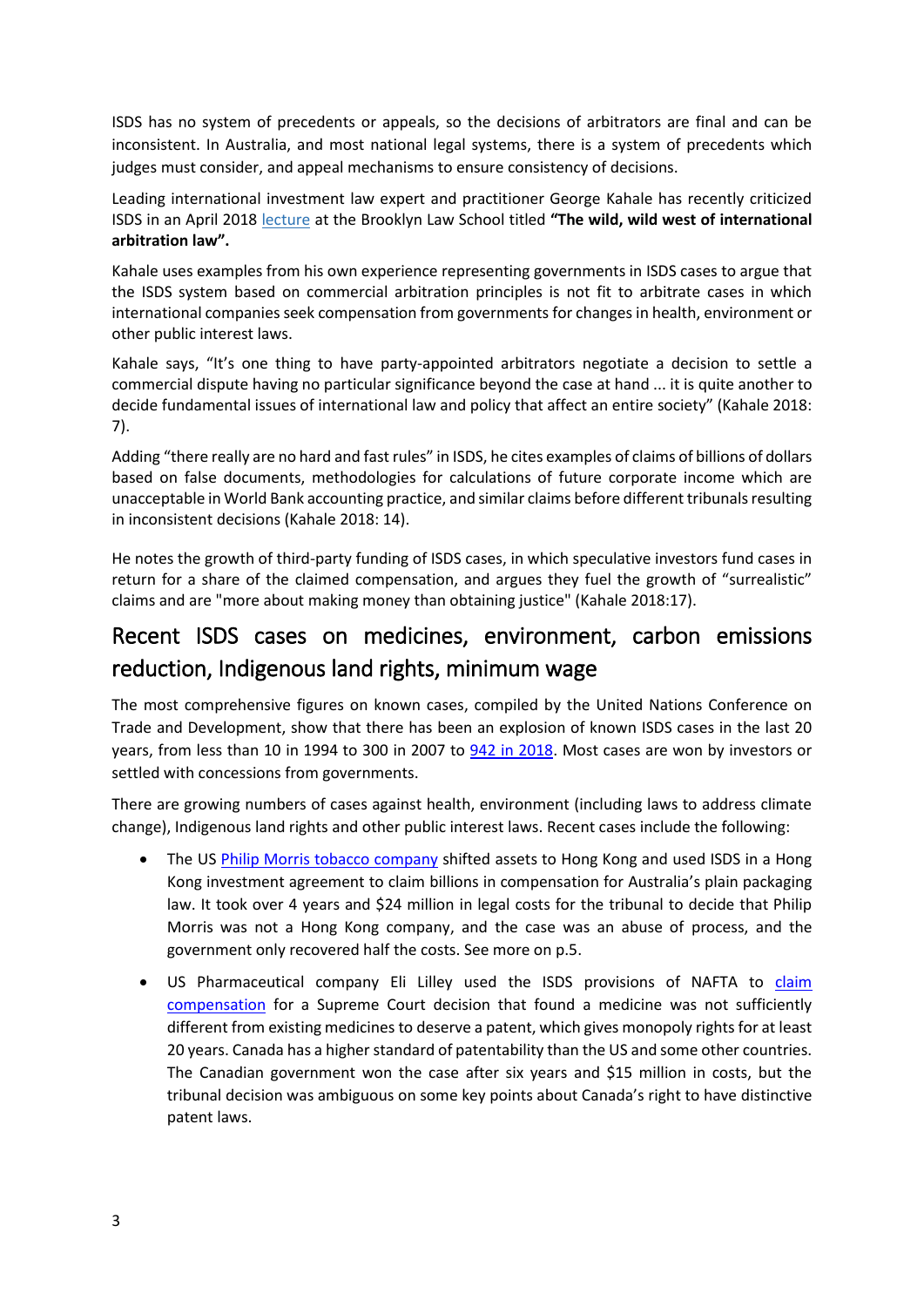- Swiss Pharmaceutical company Novartis [threatened an ISDS dispute](http://isds.bilaterals.org/?investigation-as-colombia-pushes) against the Colombian government under the Switzerland-Columbia bilateral investment treaty over plans to reduce prices on a patented treatment for leukemia.
- The US Bilcon mining company [won](http://www.international.gc.ca/trade-agreements-accords-commerciaux/topics-domaines/disp-diff/clayton.aspx?lang=eng.) millions in compensation from Canada because its application for a quarry development was refused for environmental reasons. The exact amount is still being determined.
- The US [Westmoreland mining company](https://theconversation.com/the-fossil-fuel-era-is-coming-to-an-end-but-the-lawsuits-are-just-beginning-107512) is suing the Canadian government over the decision by the Alberta province to phase out coal-powered energy as part of its emission reduction strategy.
- The Canadian Bear Creek mining company recentl[y won](http://icsidfiles.worldbank.org/icsid/ICSIDBLOBS/OnlineAwards/C3745/DS10808_En.pdf.) \$26 million in compensation from the government of Peru because the government cancelled a mining license after the company failed to obtain informed consent from Indigenous land owners about the mine, leading to mass protests. The tribunal essentially rewarded the company despite the fact that it had violated its obligations in the ILO [Convention](http://www.ilo.org/dyn/normlex/en/f?p=NORMLEXPUB:12100:0::NO::P12100_ILO_CODE:C169) on Indigenous Peoples to which Peru is a party.
- The French Veolia Company [sued t](http://www.bresserpereira.org.br/terceiros/2014/agosto/14.08.injustice-industry.pdf)he Egyptian Government over a contract dispute in which they are claiming compensation for a rise in the minimum wage. This claim eventually failed.

Note that these examples include cases against court decisions and government laws and policies at national, state and local levels.

#### <span id="page-4-0"></span>ISDS cases cost governments millions to defend, even if they win

Companies and governments fund the arbitration costs and their own legal costs. ISDS arbitrators and advocates are paid by the hour, which prolongs cases at government expense. A [2012 OECD Study](http://www.oecd.org/daf/inv/investment-policy/WP-2012_3.pdf) found ISDS cases last for three to five years and the average cost to governments for defending cases was US\$8 million per case, with some cases costing up to US\$30 million. A more recent [UNCITRAL](https://undocs.org/A/CN.9/WG.III/WP.142)  [paper](https://undocs.org/A/CN.9/WG.III/WP.142) indicated that ISDS costs are still a major concern.

ISDS tribunals have discretion about whether they decide to award some or all costs to the winning party, and applying for costs to be awarded prolongs the duration and costs of the case.

This differs from national systems. The Australian Government [defeated](http://www.hcourt.gov.au/assets/publications/judgment-summaries/2012/hca43-2012-10-05.pdf) the Philip Morris tobacco company's High Court claim for billions in compensation, and the High Court ordered the company to pay all of Australia's costs. The case and costs decision took less than a year.

Contrast this with the ISDS experience. Australia also won the 2011 Philip Morris ISDS case against our plain packaging law in 2015, but the costs were not [awarded](http://aftinet.org.au/cms/sites/default/files/190322%20Unredacted%2BExcerpt%2Bof%2BCosts%2BAward.pdf#overlay-context=users/editor) until 2017. Only half of Australia's almost A\$24 million in legal and arbitration costs were awarded to Australia, despite the fact that the tribunal found that Philip Morris had abused the process.

## <span id="page-4-1"></span>Critics of ISDS range across the political spectrum and across economic and legal institutions

Critics of ISDS are spread across the political spectrum, and across economic and legal institutions. They include the [Productivity Commission,](https://www.abc.net.au/radionational/programs/breakfast/productivity-commission-questions-govts-inclusion-of/6574466) the [Australian Competition and Consumer Commission,](https://www.smh.com.au/politics/federal/accc-airs-concerns-over-intellectual-property-provisions-in-transpacific-partnership-20151201-glcef0.html) former Chief Justice [Robert French,](http://www.hcourt.gov.au/assets/publications/speeches/current-justices/frenchcj/frenchcj09jul14.pdf) former Australian Solicitor-General [Justin Gleeson](https://www.iisd.org/library/usmca-investors) and the US conservative [Cato Institute](https://www.cato.org/publications/commentary/eight-reasons-purge-investor-state-dispute-settlement-trade-agreements) thinktank.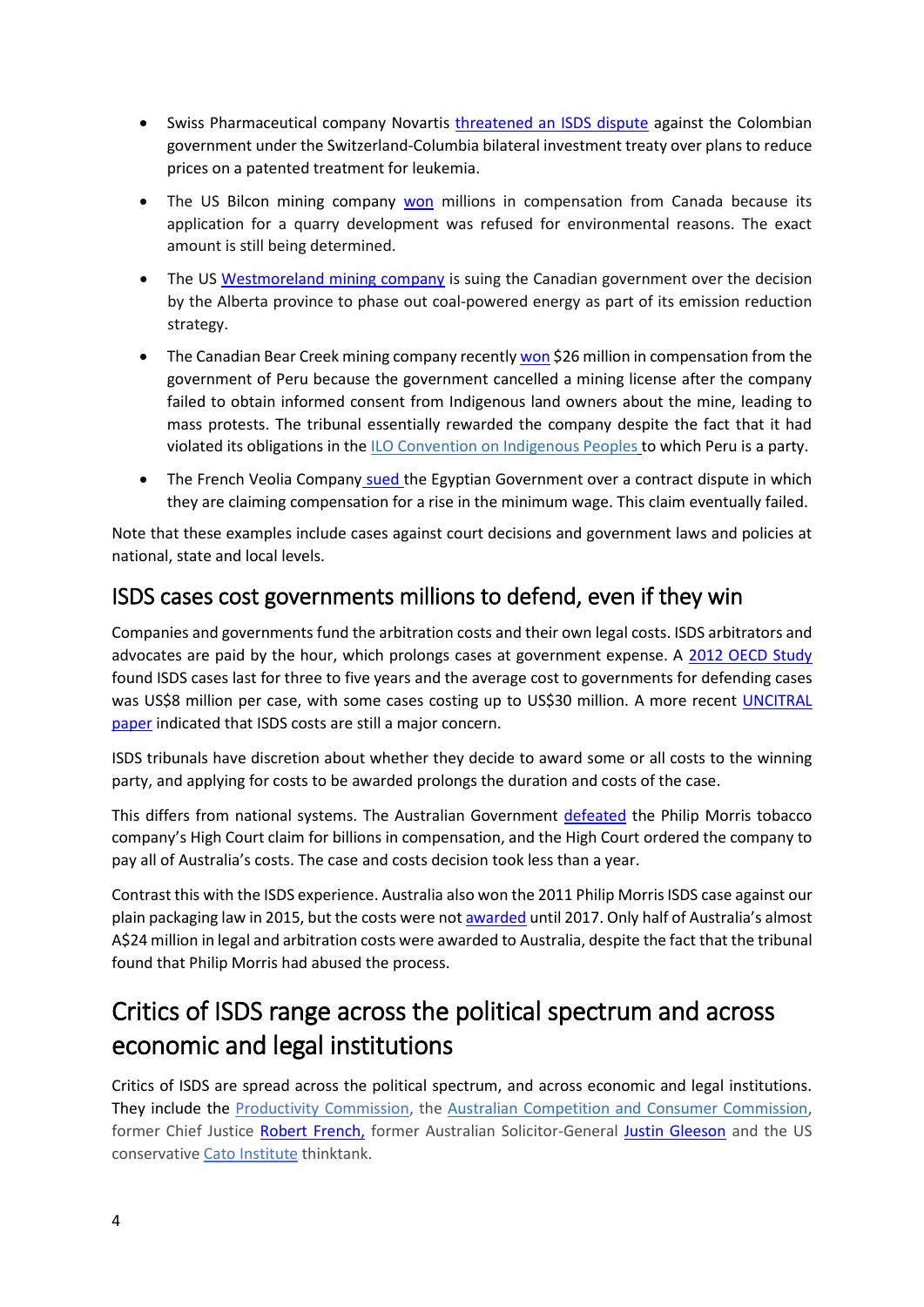#### <span id="page-5-0"></span>United Nations criticism of ISDS: not compatible with human rights

In September 2015, United Nations Human Rights independent expert Alfred de Zayas launched a damnin[g Report](https://www.ohchr.org/EN/NewsEvents/Pages/DisplayNews.aspx?NewsID=16439&LangID=E) which argued strongly that trade agreements should **not** include ISDS.

The Report says ISDS is incompatible with human rights principles because it "encroaches on the regulatory space of States and suffers from fundamental flaws including lack of independence, transparency, accountability and predictability".

In April 2019, seven UN special rapporteurs on human rights wrote an [open letter](https://www.ohchr.org/Documents/Issues/Development/IEDebt/OL_ARM_07.03.19_1.2019.pdf) identifying similar fundamental flaws in the ISDS system, and arguing for systemic change.

#### <span id="page-5-1"></span>Governments are withdrawing from ISDS

Brazil has never endorsed ISDS. India, South Africa and Indonesia have [cancelled](https://www.citizen.org/sites/default/files/pcgtw_fdi-inflows-from-bit-termination_0.pdf) existing ISDS arrangements without negative impacts on levels of investment, and have developed alternative investment protection frameworks.

The US and Canada have excluded ISDS from the revised [US Mexico Canada Agreement.](https://www.iisd.org/library/usmca-investors)

Following decisions of the Court of Justice of the European Union that ISDS was not compatible with EU law, the 28 EU member states [decided](https://fas.org/sgp/crs/row/IN11041.pdf) in January 2019 to [terminate](https://ec.europa.eu/info/sites/info/files/business_economy_euro/banking_and_finance/documents/190117-bilateral-investment-treaties_en.pdf) all Bilateral Investment Treaties between themselves by December 6, 2019. The EU has also excluded ISDS from negotiations with other countries, including the EU-Australia FTA currently under negotiation (see more detail below).

#### <span id="page-5-2"></span>The Australian experience of ISDS

#### <span id="page-5-3"></span>Previous Australian policy on ISDS

After a public debate about the experience of US companies using ISDS to sue Canada and Mexico in the North American Free Trade Agreement, the Howard Coalition government did not include ISDS in the US-Australia Free Trade Agreement in 2004.

In 2010 a [Productivity Commission study](https://www.pc.gov.au/inquiries/completed/trade-agreements/report.) found that ISDS gives additional legal rights to foreign investors not available to domestic investors and lacked evidence of economic benefits. The study recommended against the inclusion of ISDS in trade or investment agreements on the grounds that it poses "considerable policy and financial risks" to governments. The then ALP government developed a policy against ISDS during the years 2011-2013.

A [June 2015 Productivity Commission study](http://www.pc.gov.au/research/recurring/trade-assistance/2013-14.) of ISDS confirmed the findings of its 2010 study.

#### <span id="page-5-4"></span>The Philip Morris case against Australia's tobacco plain packaging law

The US Philip Morris tobacco company lost its claim for compensation for Australia's 2011 plain packaging legislation in the [Australian High Court](http://www.hcourt.gov.au/assets/publications/judgment-summaries/2012/hca43-2012-10-05.pdf), and was ordered to pay all of the government's costs.

The company could not sue under the Australia-US Free Trade Agreement because the Howard government had not agreed to include ISDS in that agreement. The company moved some assets to Hong Kong, claimed to be a Hong Kong company and used the 1993 Hong Kong-Australia Investment Agreement to sue the Australian government. It took over four years for the ISDS tribunal to [decide](https://www.italaw.com/sites/default/files/case-documents/italaw7303_0.pdf) in December 2015 that Philip Morris was not a Hong Kong company and that its case was an "abuse of process."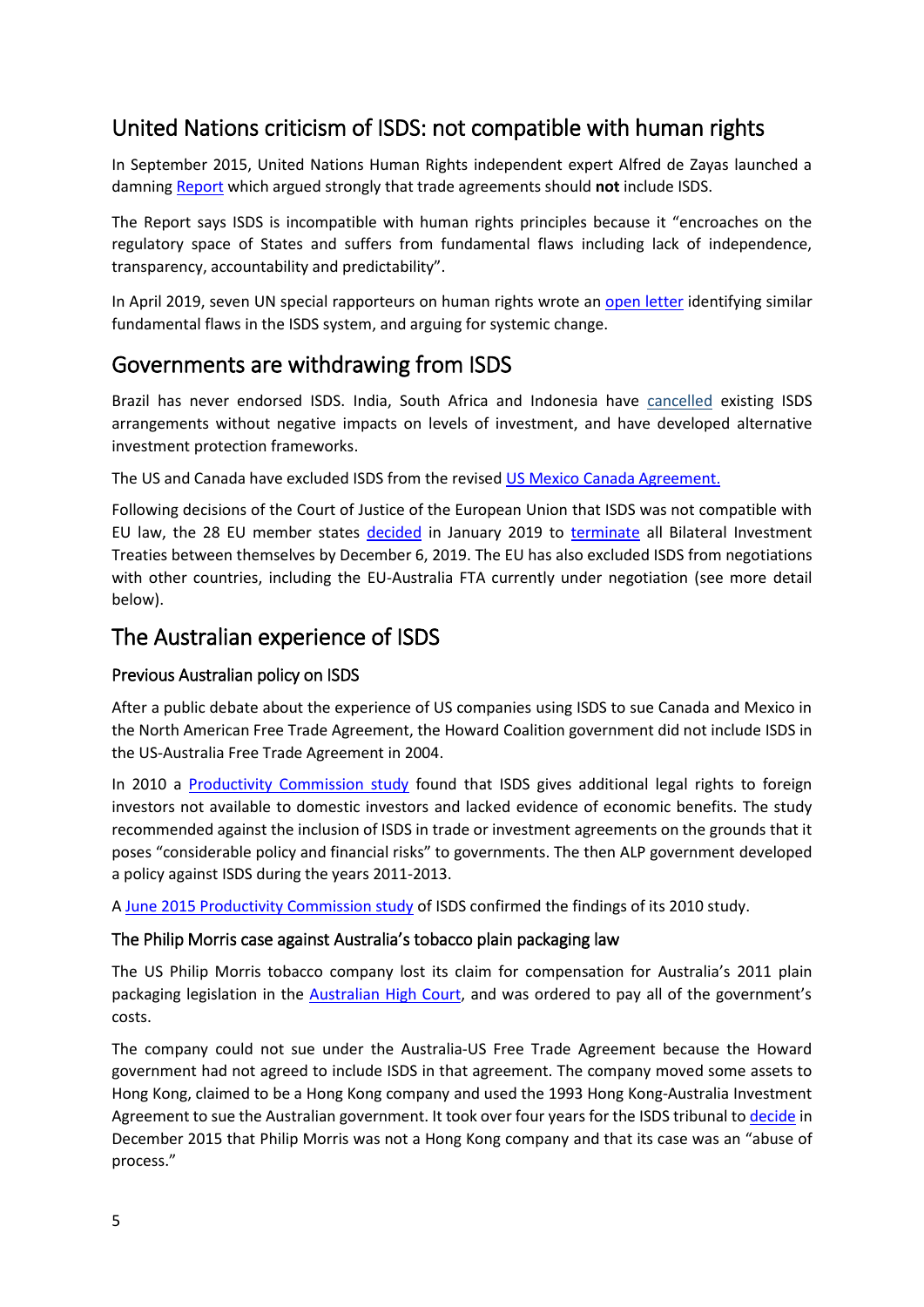The Australian government applied for, and was awarded a proportion of the costs by the tribunal in 2017, but the total costs and proportion awarded to Australia were blacked out of the tribunal decision. It took another two years and [two FOI cases](https://theconversation.com/when-even-winning-is-losing-the-surprising-cost-of-defeating-philip-morris-over-plain-packaging-114279) to reveal that the legal and arbitration costs were almost A\$24 million, but Australia was awarded only half of its costs, with the cost to taxpayers remaining at almost A\$12 million.

The substantive issue of whether the company deserved billions of dollars of compensation because of the legislation was not tested.

Even so, the case had a freezing effect on other governments' introduction of plain packaging legislation. The New Zealand government [delayed](https://www.nzherald.co.nz/business/news/article.cfm?c_id=3&objectid=11410127) introducing its own legislation pending the tribunal decision.

International corporations are well aware of this freezing effect and use ISDS to attempt to prevent public interest regulation. The Canadian Chevron Company has [lobbied](https://www.theguardian.com/environment/2016/apr/26/ttip-chevron-lobbied-for-controversial-legal-right-as-environmental-deterrent.) for ISDS to be included in EU trade agreements as a deterrent against environmental protection laws.

In short, ISDS is an enormously costly system with no independent judiciary, precedents or appeals, which gives increased legal rights to global corporations which already have enormous market power, based on legal concepts not recognised in national systems and not available to domestic investors. They have been used to claim compensation for new public interest regulation and to deter governments from introducing such regulation, including regulation to address climate change and to improve the minimum wage.

These are both areas of action proposed by a future Australian Labor government.

### <span id="page-6-0"></span>EU and US governments are retreating from ISDS

Both the EU and the US governments have in the past been major proponents of ISDS. However, recently there have been increasing numbers of cases taken against changes to EU and US government laws and policy decisions, and there has been an enormous growth in public opposition to ISDS. Opposition has been expressed by legal experts, state and provincial governments, court decisions and the general public**.** Both the EU and the US are now retreating from ISDS in trade negotiations.

#### <span id="page-6-1"></span>**The** EU

The use of ISDS by the Swedish company [Vattenfall](https://www.iisd.org/project/vattenfall-v-germany) to sue the German government over the phasing out of nuclear energy, and the inclusion of ISDS in proposed trade agreements with Singapore, Canada and the US prompted fierce public debate. In 2014, the European Commission launched an online [public consultation](http://europa.eu/rapid/press-release_MEMO-15-3202_en.htm) on ISDS. The consultation received over 150,000 submissions, the majority of which were critical of ISDS.

The ongoing debate about ISDS has led to several EU court cases in which national governments have challenged the ability of the EU to make collective commitments on ISDS on behalf of national governments without such commitments being subject to democratic processes in each country.

On 16 May 2017, the [Court of Justice of the European Union](http://www.mlex.com/Attachments/2017-05-16_2CW21X23B07N046Z/C0002_2015%20EN.pdf) issued a landmark opinion on the investment and ISDS clauses in the EU-Singapore free trade agreement. It found that most of the agreement fell under the EU's powers, and that the EU could ratify it on behalf of member countries, except for some investment provisions, including ISDS. The court found that EU Member States' national and regional parliaments and the European Parliament must vote on provisions regarding investors, particularly ISDS.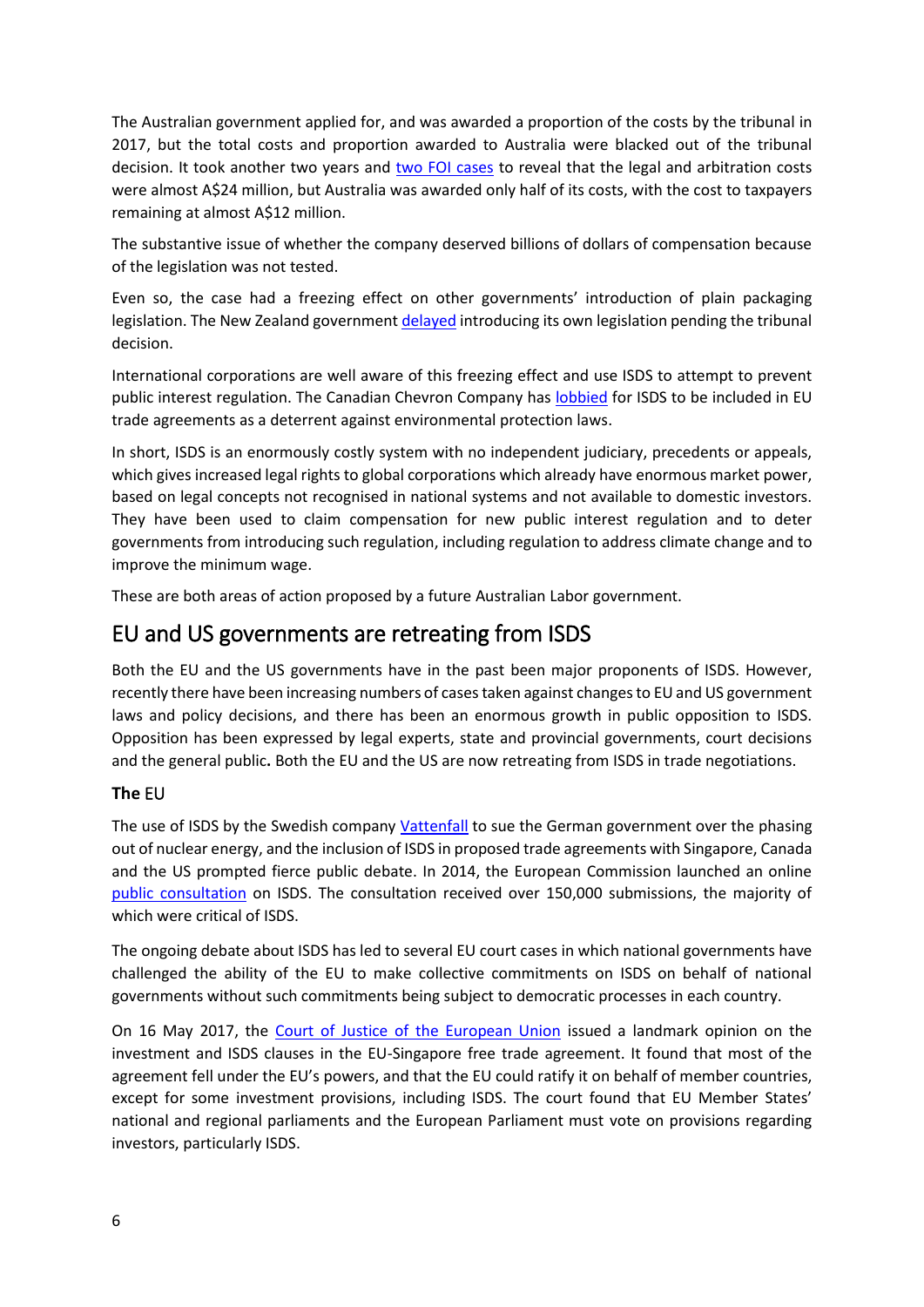In March 2018, in a separate case brought by the government of Slovakia, the Court of Justice [found](https://curia.europa.eu/jcms/upload/docs/application/pdf/2018-03/cp180026en.pdf) that ISDS between EU governments is incompatible with EU law. The Court found that damages awarded to a Dutch private health insurance company against Slovakia by an ISDS tribunal breached EU law.

The 28 EU member states [decided](https://fas.org/sgp/crs/row/IN11041.pdf) in January 2019 to [terminate](https://ec.europa.eu/info/sites/info/files/business_economy_euro/banking_and_finance/documents/190117-bilateral-investment-treaties_en.pdf) all Bilateral Investment Treaties between themselves by December 6, 2019.

Following the court decisions, the European Commission has developed a "fast track" process for agreements without ISDS for non-EU countries, which would enable them to be approved by the European Commission alone, without seeking approval from national parliaments. Such agreements cannot include ISDS. The EU is now [excluding ISDS from its current deals,](https://www.politico.eu/article/juncker-proposes-fast-tracking-eu-trade-deals/) including the [EU-Australia](https://www.pm.gov.au/media/press-conference-minister-trade-tourism-and-investment-and-eu-trade-commissioner)  [FTA](https://www.pm.gov.au/media/press-conference-minister-trade-tourism-and-investment-and-eu-trade-commissioner) now being negotiated, but is pursuing longer-term but equally [controversial](https://drive.google.com/file/d/1s-bTcSJBRw1ShnQKGaxR8TSJ2TPd1Mrs/view) proposals for a multilateral investment court.

#### <span id="page-7-0"></span>The US

In 2014, the Chief Justice of the United States Supreme Court, [Chief Justice John Roberts,](https://www.supremecourt.gov/opinions/13pdf/12-138_97be.pdf) warned that ISDS arbitration panels hold the alarming power to review a nation's laws and "*effectively annul the authoritative acts of its legislature, executive, and judiciary*". ISDS arbitrators, he continued, "*can meet literally anywhere in the world" and "sit in judgment*" on a nation's "*sovereign acts*".

Over the last two years, there has also been strong public opposition expressed in the US to the inclusion of ISDS in trade agreements from state governments and legal experts, which has influenced state and national governments.

In February 2016 the [National Conference of State Legislatures](http://www.ncsl.org/ncsl-in-dc/task-forces/policies-labor-and-economic-development.aspx) declared that it "will not support Bilateral Investment Treaties (BITs) or Free Trade Agreements (FTAs) with investment chapters that provide greater substantive or procedural rights to foreign companies than U.S. companies enjoy under the U.S. Constitution. Specifically, NCSL will not support any BIT or FTA that provides for investor/state dispute resolution. NCSL firmly believes that when a state adopts a non-discriminatory law or regulation intended to serve a public purpose, it shall not constitute a violation of an investment agreement or treaty, even if the change in the legal environment thwarts the foreign investors' previous expectations".

In October 2017, more than 200 prominent law professors and economists signed an [open letter](http://www.citizen.org/documents/peru-tpp-investment-memo.pdf.) arguing that ISDS undermines the rule of law and urging the US government to oppose ISDS in its renegotiation of the North American Free Trade Agreement (NAFTA). Signatories included Nobel laureate Joseph Stiglitz, former Labor Secretary Robert Reich, former California Supreme Court Justice Cruz Reynoso and Columbia University professor and UN Senior Advisor Jeffrey Sachs.

The United States in 2018 put forward a proposal to withdraw from the ISDS provisions in NAFTA, and the US and Canada have since excluded ISDS from the revised [US Mexico Canada](https://www.iisd.org/library/usmca-investors) Agreement.

## <span id="page-7-1"></span>Ongoing reviews conducted by ISDS institutions reflect community concerns about ISDS

Growing community concern about ISDS has also had an impact on the two institutions that oversee ISDS arbitration systems, the United Nations Commission on International Trade Law (UNCITRAL) and the World Bank International Centre for Settlement of Investment Disputes (ICSID), both of which are conducting ongoing reviews of the system.